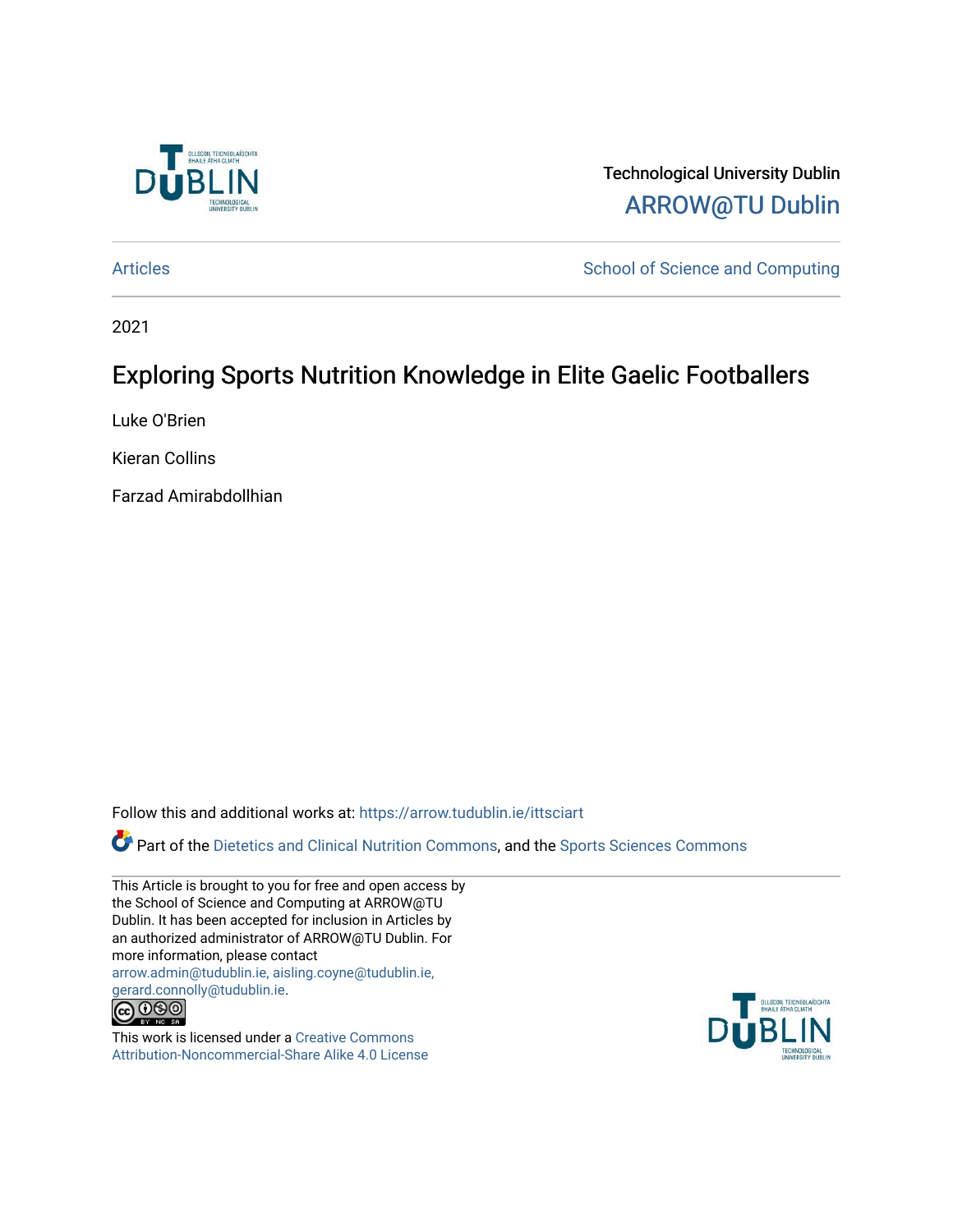



## *Article* **Exploring Sports Nutrition Knowledge in Elite Gaelic Footballers**

**Luke O'Brien 1,\*, Kieran Collins [2](https://orcid.org/0000-0003-1653-2071) and Farzad Amirabdollhian [1](https://orcid.org/0000-0003-1937-4128)**

- <sup>1</sup> School of Health Sciences, Liverpool Hope University, Hope Park, Liverpool L16 9JD, UK; amirabf@hope.ac.uk
- <sup>2</sup> Gaelic Sports Research Centre, Technological University Dublin, Tallaght, D24 FKT9 Dublin, Ireland; kieran.collins@tudublin.ie
- **\*** Correspondence: obrienl@hope.ac.uk; Tel.: +44-78-9962-4700

**Abstract:** Nutrition intake plays a crucial role in improving athletic performance, enhancing adaptations to training, and augmenting recovery from exercise. However, research has reported that Gaelic footballers consistently fail to meet energy and carbohydrate recommendations. Sports nutrition knowledge (SNK) can influence the dietary intake of athletes, and therefore has the potential to have a significant impact on athletic performance. The aim of this study was to investigate the current level of SNK in elite Gaelic footballers (*n* = 100). An online version of the Nutrition for Sport Knowledge Questionnaire (NSKQ) was used to assess sports SNK. The overall mean SNK scores for Gaelic footballers and practitioners were  $47.6 \pm 12.3\%$  and  $78.1 \pm 8.3\%$ , respectively. There were no differences in knowledge between age groups, education level or divisional status. The top three sources of nutrition information identified by participants were team dietitian/nutritionists (84.0%), athletic trainers/strength and conditioning coaches (73%), and social media (37%). The results show that there is a major gap in the SNK of Gaelic footballers, while practitioners demonstrated a promising SNK, that could support Gaelic footballers. There is a need for development of interventions and knowledge transfer partnerships, including more effective methods of educating Gaelic footballers and translating sports nutrition principles to players. Developing appropriate nutritional education strategies using online resources and mobile applications could help to improve nutritional knowledge and practice of Gaelic footballers.

**Keywords:** Gaelic games; sport nutrition; questionnaire; nutrition knowledge

## **1. Introduction**

Gaelic football is one of the national sports of Ireland, and it is a physically demanding intermittent high-intensity invasion team sport [\[1\]](#page-9-0). Elite players cover a total distance of between 8160 and 9222 m during competitive match play with up to 1731  $\pm$  659 m of this completed at high speed  $(\geq 17 \text{ km} \cdot \text{h}^{-1})$  [\[2](#page-9-1)[–5\]](#page-9-2). The physical nature of the game, large distances covered, and high sprint speeds displayed during elite match-play requires players to be competent in many aspects of fitness such as aerobic and anaerobic fitness, muscle strength, strength endurance, speed, and agility [\[6,](#page-9-3)[7\]](#page-9-4). Despite its amateur status, preparation for training and competition are comparable to that of professional sport [\[8](#page-9-5)[,9\]](#page-9-6). Due to the high-intensity nature of Gaelic football training and match play, meeting energy and nutrient needs in training and competition should be a high priority for athletes to maintain lean muscle mass, enhance recovery and improve performance [\[10\]](#page-9-7).

Elite Gaelic footballers training programs vary depending on the phase of the season. During preseason, players can train up to 4–5 days per week with focus on strength development and field-based conditioning [\[7](#page-9-4)[,9\]](#page-9-6). The main focus of the competitive season is peak performance and recovery, and the number and duration of training sessions during the week will decrease as game load increases [\[8,](#page-9-5)[11\]](#page-9-8). Energy, carbohydrate (CHO), and protein requirements of athletes should be periodized alongside their training and



**Citation:** O'Brien, L.; Collins, K.; Amirabdollhian, F. Exploring Sports Nutrition Knowledge in Elite Gaelic Footballers. *Nutrients* **2021**, *13*, 1081. <https://doi.org/10.3390/nu13041081>

Academic Editor: Andrew Jagim

Received: 25 February 2021 Accepted: 24 March 2021 Published: 26 March 2021

**Publisher's Note:** MDPI stays neutral with regard to jurisdictional claims in published maps and institutional affiliations.



**Copyright:** © 2021 by the authors. Licensee MDPI, Basel, Switzerland. This article is an open access article distributed under the terms and conditions of the Creative Commons Attribution (CC BY) license (https:/[/](https://creativecommons.org/licenses/by/4.0/) [creativecommons.org/licenses/by/](https://creativecommons.org/licenses/by/4.0/)  $4.0/$ ).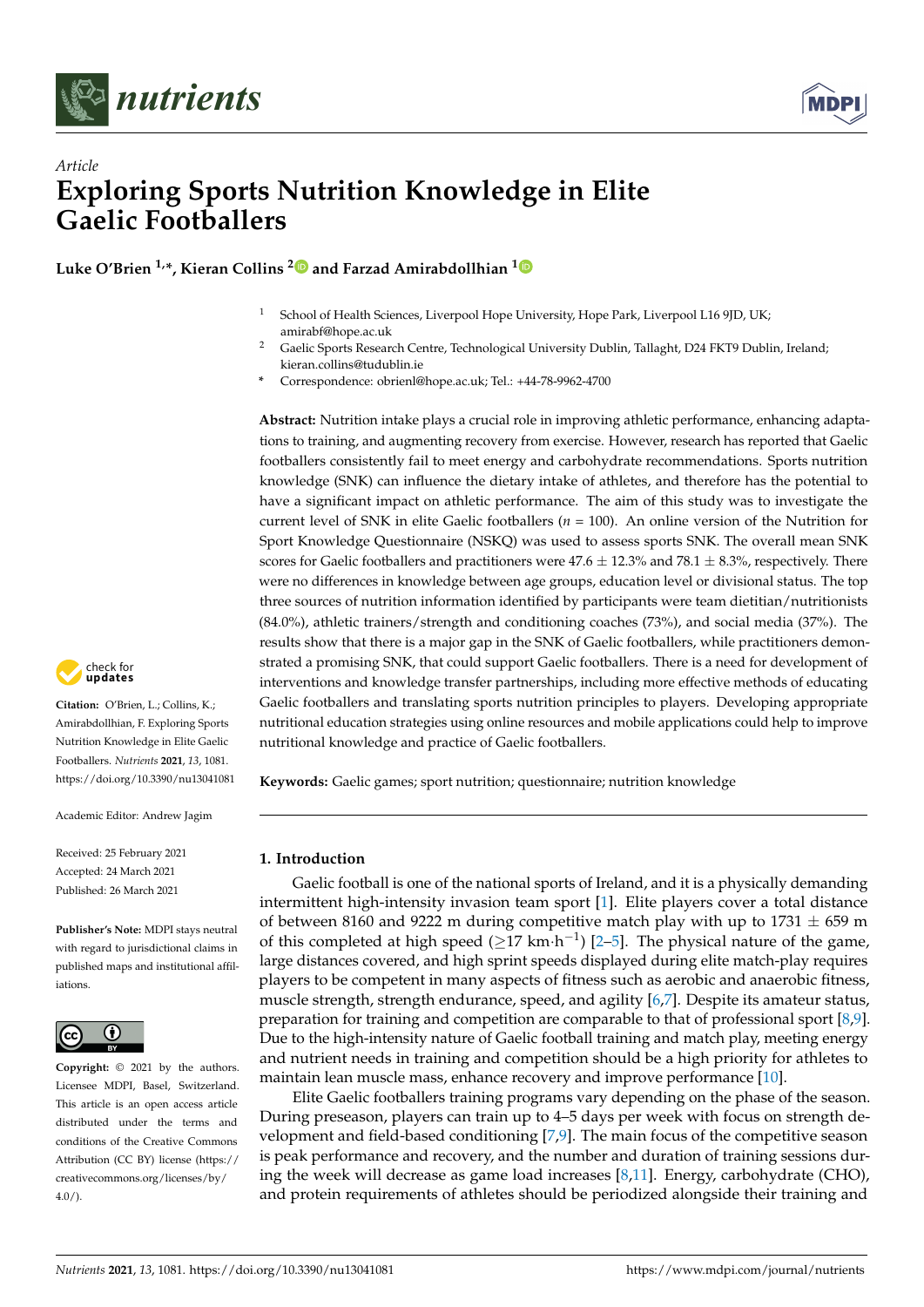competition program to support training adaptations, fuel optimal performance and augment recovery from competition [\[12\]](#page-9-9). Although there are no widely agreed nutritional recommendations produced specifically for Gaelic football, internationally endorsed sport nutrition guidelines appropriate for similar team sports suggest players should aim for a CHO intake of 6–10 g⋅kg<sup>-1</sup> on training days to support 1–3 h⋅day<sup>-1</sup> of moderate to high-intensity exercise [\[12\]](#page-9-9). Depending on training demands, CHO requirements may reduce to 3–5 g⋅kg<sup>-1</sup> (low-intensity) or 5–7 g⋅kg<sup>-1</sup> (moderate-intensity) [\[12\]](#page-9-9). Based on the training demands and energy expenditure of players, CHO intakes of 7 g⋅kg<sup>-1</sup> can fuel training demands and achieve energy balance during the pre-season training period [\[9\]](#page-9-6). To promote optimal performance in competitive Gaelic football match play, 7–12 g·kg−<sup>1</sup> should be consumed during the 24 h preceding [\[12\]](#page-9-9). Previous research has reported that Gaelic football players consistently fail to meet energy and CHO recommendations during a training week [\[9](#page-9-6)[,13\]](#page-9-10). Likewise, CHO intakes of Gaelic footballers in the days preceding competition have been reported to be <4  $g$ ⋅ $kg^{-1}$  [\[14,](#page-9-11)[15\]](#page-9-12), which is below the recommended intakes [\[12\]](#page-9-9).

Good nutritional practice among athletes is associated with improved performance, enhanced adaptations to training and augmented recovery post-exercise [\[16\]](#page-9-13), however, previous studies demonstrated that Gaelic footballers have sub-optimal dietary intakes [\[9,](#page-9-6)[14](#page-9-11)[,15\]](#page-9-12). The underlying reasons for this are unclear, it may be due to lack of time, cooking skills, finance, attitude towards nutrition, or nutrition knowledge [\[17\]](#page-9-14). Sports nutrition knowledge (SNK) can influence athletes' dietary intake, and in turn, impact athletic performance [\[18](#page-9-15)[,19\]](#page-9-16). In volleyball players, improvements in nutrition knowledge were observed following a dietitian lead nutrition education intervention, corresponding with increased energy and CHO intake, in line with sport nutrition guidelines. Similarly, Rossi et al. (2017) reported that a sport nutrition education intervention in baseball players increased nutritional knowledge and nutritional status [\[20\]](#page-9-17). Furthermore, the sport nutrition education intervention resulted in a reduction body fat percentage and improved athletic performance [\[21\]](#page-9-18). Athletes that demonstrated higher nutrition knowledge consume more fruit, vegetables and CHO rich foods than those with lower levels of nutrition knowledge [\[22\]](#page-9-19). Previous research has identified that both elite and sub-elite Gaelic football players demonstrated poor nutrition knowledge [\[23](#page-9-20)[–25\]](#page-10-0). Similarly, elite female Gaelic games players and elite male hurlers demonstrated inadequate levels of nutrition knowledge [\[26](#page-10-1)[,27\]](#page-10-2).

The recent attempts to examine the SNK of male [\[23](#page-9-20)[–25\]](#page-10-0) and female [\[26\]](#page-10-1) Gaelic football players is addressing a gap in the body of knowledge. On the other hand, there are some methodological limitations within the previous studies that would warrant the current study as the logical continuation of the previous research. For instance, within the literature examining the SNK of male Gaelic football players, the study of Magee et al. (2016) investigated the nutrition knowledge of university and club level athletes, in relation with hydration before and after training. The inadequate discrimination between the wide variety of sports (e.g., golf, hockey, Gaelic football, netball, rugby, running and Shotokan karate) included within this study, interlinking and limiting the examination of SNK to hydration, and lack of discrimination between the level of athletes limited the internal validity of the findings [\[23\]](#page-9-20). Similarly, within the study of McCrink et al. (2020), despite a relatively large number of participants (*n* = 168) participating in the study of the dietary intake of Gaelic football players, the SNK was examined only in a small sub-sample of the study population ( $n = 24$ ) limiting the external validity and the generalizability of the findings [\[24\]](#page-10-3). The study of Renard et al. (2021) including 68 club (sub-elite) and 84 inter-county players (elite) Gaelic football players, is the most recent and most focused examination of the SNK demonstrating a total score of  $44.3 \pm 12.7\%$  (corresponding with poor nutrition knowledge) with no difference between playing levels. Nevertheless, a shorter form of the SNK questionnaire was used in this study focusing around athlete's declarative nutrition knowledge (in comparison with the procedural and tacit knowledge), while particular methodology in sampling, restricted the ability to determine the response rate [\[25\]](#page-10-0).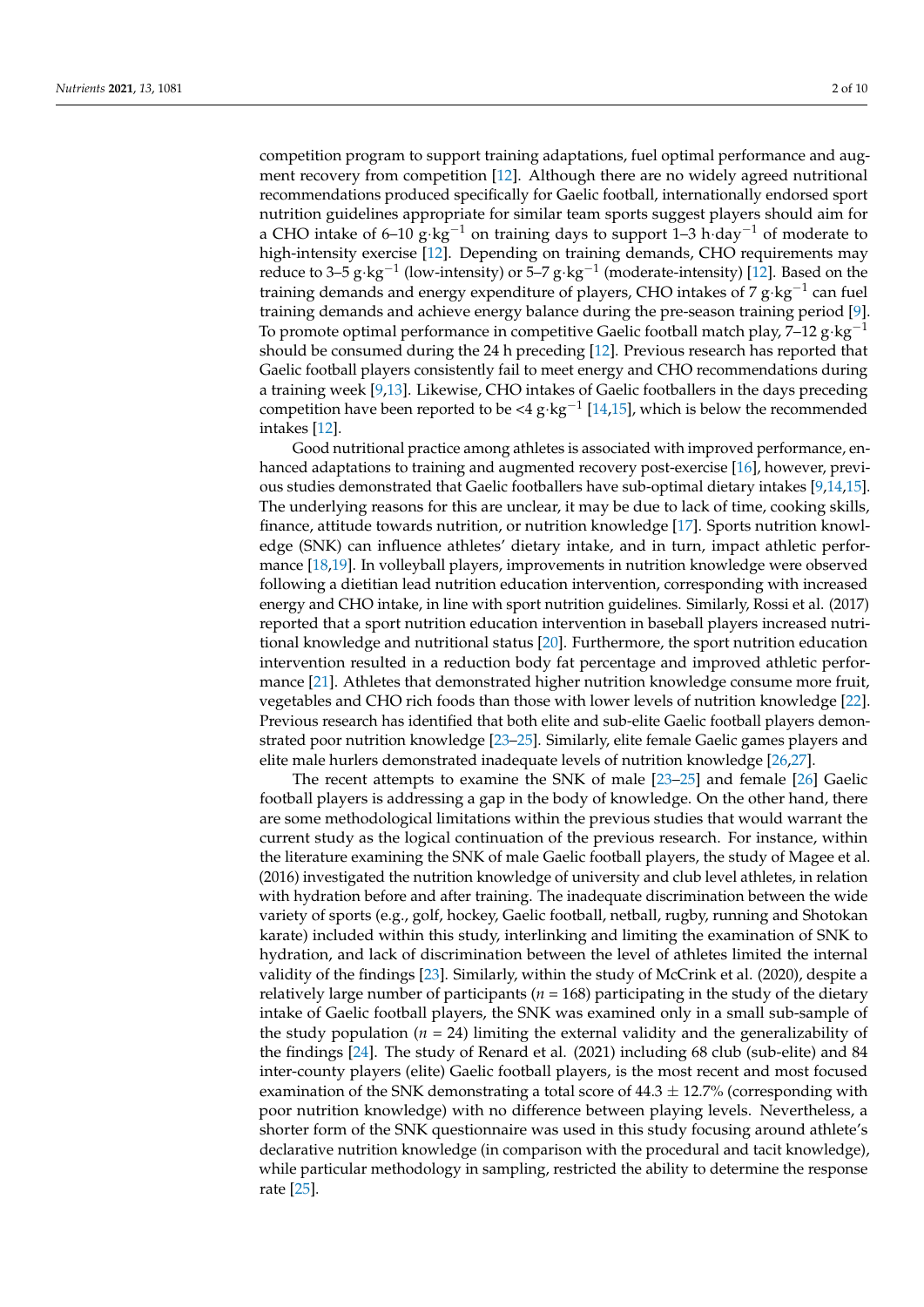It is unclear as to why athletes often demonstrate poor nutrition knowledge [\[17\]](#page-9-14), and inadequate access to reputable nutrition information has been one of the reasons postulated [\[28\]](#page-10-4). Preferred sources of nutrition information among athletes vary, as they may obtain information from a nutritionist/dietitian, strength and conditioning coach, the media and the internet, their peers, teammates and family, and their coach [\[28\]](#page-10-4). Recently, Renard et al. (2020) reported that female Gaelic games players most preferred nutrition information source was a nutritionist; however, only 20% reported having access to nutrition information and 16% had access to a nutritionist [\[26\]](#page-10-1).

The number of sports nutrition practitioners working with team sport athletes and providing nutrition advice has increased [\[29\]](#page-10-5). Devlin and Belski (2016) reported that 97.8% of elite Australian football players had access to a sports dietitian and choose them as their main source of information [\[30\]](#page-10-6). There is limited information regarding Gaelic footballer's access to relevant and appropriate nutrition advice. It is imperative that sports nutrition practitioners be suitably qualified, have a comprehensive understanding of evidence-based sport nutrition recommendations and support athletes by improving compliance with sports nutrition guidelines [\[31\]](#page-10-7).

The aim of this study was to evaluate the SNK of Gaelic footballers. Identifying knowledge gaps would enable sports nutrition practitioners to target and implement nutrition education interventions to improve nutritional practices of Gaelic footballers.

#### **2. Materials and Methods**

#### *2.1. Experimental Design and Participants*

This cross-sectional study administered a SNK questionnaire to elite Gaelic football players competing in the All-Ireland senior football championship and also to sports nutrition practitioners' working with elite Gaelic football squads. Eighteen inter-county Gaelic football teams were recruited via their team nutritionist/athletic trainers and were contacted via email and asked to forward a link to the questionnaire to athletes in their squad. Practitioners were also asked to complete the questionnaire themselves if they provided nutrition advice to players. The inclusion criteria included inter-county player currently part of an inter-county squad or a practitioner currently providing advice to intercounty players. One hundred players and eight practitioners completed the questionnaire. For this study, participants enrolled in teams from all divisions were considered as elite athletes. Participants were provided with a participant information sheet and online consent form and agreed to participate electronically. The study protocol was approved by the local ethics committee of Liverpool Hope University (Ethics code: S 07-06-2018 PA 030).

## *2.2. Procedures*

Elite Gaelic footballers were invited to participate via direct recruitment from intercounty sports nutrition practitioners or athletic trainers. E-mails which contained a link to the online questionnaire were sent to practitioners involved within elite Gaelic football squads. They were asked to forward the email with the link to the questionnaires and instructions for completion to their athletes. The questionnaire was uploaded onto a secure clinical research online survey platform (Bristol Online Surveys, University of Bristol). More information on the study, along with the consent form, was provided on the first page of the questionnaire.

#### *2.3. Instruments*

SNK was assessed using Nutrition for Sport Knowledge Questionnaire (NSKQ). This questionnaire was deemed appropriate to use with adult male Gaelic football players as it had previously been used to assess SNK in adult male team sport athletes [\[32\]](#page-10-8). The NSKQ was robustly validated in Australian athletes [\[33\]](#page-10-9). Content, face and construct validity were tested during the questionnaire's development and the questionnaire demonstrate excellent test–retest reliability and internal consistency reliability [\[33\]](#page-10-9). The questionnaire included demographic questions on age, education, competition level and sources of nutrition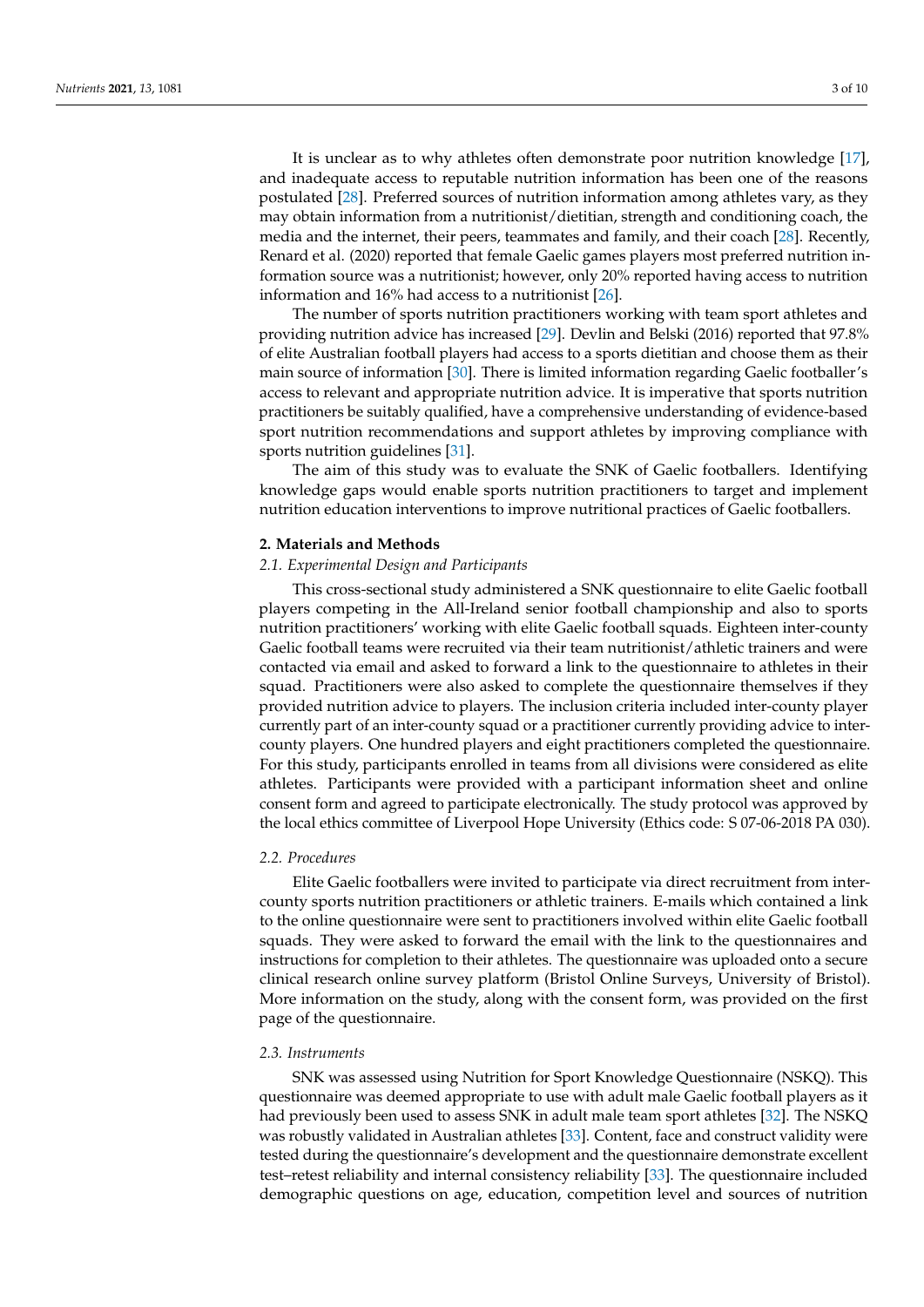information. The questionnaire included 89 questions across six sub-sections: weight management (*n* = 13), macronutrients (*n* = 30), micronutrients (*n* = 13), sports nutrition  $(n = 13)$ , supplementation  $(n = 12)$  and alcohol  $(n = 8)$ . The sports nutrition section includes items on hydration ( $n = 4$ ) and nutrition before ( $n = 1$ ), during ( $n = 6$ ) and after ( $n = 2$ ) training and competition. Correct answers were given + 1 score, while incorrect answers or "unsure" were given a score of 0. All correct answers were totalled and resulted in the NSKQ score for each participant, for each sub-section, and for the whole questionnaire, which was converted to percentage. Further, players were also asked to list where they obtained nutritional information (i.e., dietitians, coaches, teammates, Internet, etc.). During the validation of the questionnaire, individuals with nutrition education achieved scientifically greater mean scores than individuals without a formal nutrition education, which indicates good construct validity [\[33\]](#page-10-9). Scores can be classified by the following: "poor" (0–49%), "average" (50–65%), "good" (66–75%) and "excellent" knowledge (76–100%) [\[33\]](#page-10-9). These classifications were based on the known-group comparison analysis, indicative of the construct validity within the original validation of the SNKQ [\[33\]](#page-10-9). The questionnaire was delivered online via the Bristol online survey tool.

## *2.4. Statistical Analysis*

Descriptive statistics for demographic data and knowledge scores are presented as mean  $\pm$  standard deviation. In this study 'sport nutrition knowledge score' refers to the proportion (%) of the correct answer. All statistical analyses were conducted in SPSS (IBM Corp. Released 2016. IBM SPSS Statistics for Windows, Version 24.0. Armonk, NY, USA: IBM Corp). The normal distribution of variables was assessed using the Shapiro–Wilk test. Differences in knowledge scores based on age, competition level and highest level of education were assessed using a one-way ANOVA. Where ANOVA results were significant, a Bonferroni post hoc analysis was conducted to determine which groups differed. *p*-values for significance testing were set at  $p \leq 0.05$ .

#### **3. Results**

## *3.1. Participant Characteristics*

Eight inter-county team athletic trainers/sports nutrition practitioners agreed to forward the questionnaire to their players. One hundred and eighty-five male players started the questionnaire. After deleting incomplete responses, there were 100 productive questionnaires deemed usable for inclusion in the analysis. The mean age  $(\pm SD)$  of all athletes was  $25.7 \pm 3.7$  years. As the majority (86%) of the Gaelic football adult players who participated in this study were young adults aged below 30 years, the age groups were categorized as 18–23 years, 24–29 years and aged 30 years and over to clarify the demographic. Participants who completed the questionnaire competed in the National football league division 1 (43%), 2 (25%), 3 (15%) and 4 (17%). Participant characteristics of the Gaelic footballers who completed the NSKQ are presented in Table [1.](#page-4-0)

<span id="page-4-0"></span>

| $\%$                                                                                 |  |
|--------------------------------------------------------------------------------------|--|
| Age                                                                                  |  |
| $18 - 23$<br>31                                                                      |  |
| 55<br>$24 - 29$                                                                      |  |
| $30+$<br>14                                                                          |  |
| $\%$<br>Highest level of education                                                   |  |
| Secondary school<br>18                                                               |  |
| Third level non-degree (advanced certificates, completed apprenticeships, etc.)<br>8 |  |
| Third level degree<br>40                                                             |  |
| Postgraduate degree<br>34                                                            |  |
| Divisional status<br>$\%$                                                            |  |
| 43                                                                                   |  |
| 25                                                                                   |  |
| 15                                                                                   |  |
| 17                                                                                   |  |

**Table 1.** Participant characteristics of Gaelic football players who completed the NSKQ.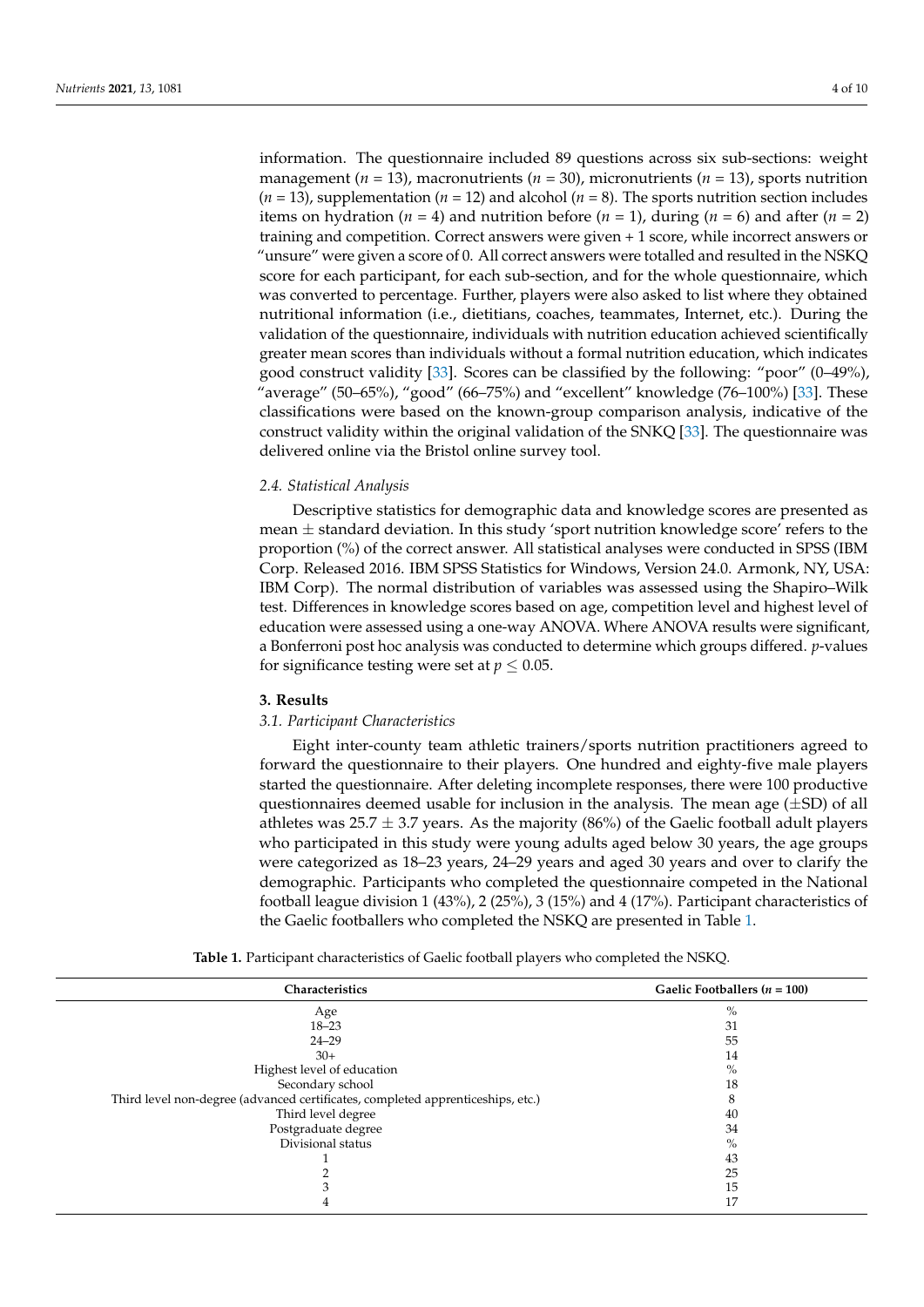## *3.2. Sports Nutrition Knowledge Scores*

The overall mean SNK score for Gaelic footballers and practitioners were  $47.6 \pm 12.3\%$ and 78.1  $\pm$  8.3%, respectively. Only 7% of Gaelic footballers achieved an above average SNK score of 65% or higher. Meanwhile, 100% of practitioners attained an above average SNK score of 65% or higher, while 62.5% of practitioners scored an excellent SNK score of 75% or higher. Scores (mean  $\pm$  SD; %) for each subsection of the NSKQ, are presented in Table [2.](#page-5-0)

<span id="page-5-0"></span>**Table 2.** Mean sport nutrition knowledge scores of athletes ( $n = 100$ ) and practitioners ( $n = 8$ ) for each section of the nutrition knowledge questionnaire.

| <b>Section</b>                   | <b>Players Knowledge</b><br>Score $\pm$ SD $\left(\% \right)$ | <b>Practitioner Knowledge</b><br>Score $\pm$ SD $\left(\% \right)$ |
|----------------------------------|---------------------------------------------------------------|--------------------------------------------------------------------|
| Weight management                | $54.4 \pm 10.1$                                               | $89.4 + 9.4$                                                       |
| Macronutrient                    | $52.8 \pm 10.0$                                               | $81.3 \pm 8.3$                                                     |
| Micronutrient                    | $34.2 \pm 11.9$                                               | $67.3 \pm 12.0$                                                    |
| Sports nutrition                 | $42.3 \pm 13.4$                                               | $75.9 \pm 9.8$                                                     |
| Supplements                      | $39.4 \pm 14.0$                                               | $79.2 \pm 17.2$                                                    |
| Alcohol                          | $57.9 \pm 10.0$                                               | $67.2 \pm 20.7$                                                    |
| <b>Total Nutrition Knowledge</b> | $47.6 \pm 12.3$                                               | $78.1 \pm 8.3$                                                     |

NSKQ scoring; Poor (0–49%), Average (50–65%), Above average (66–75%), Excellent (75–100%).

## *3.3. Sport Nutrition Knowledge among Subgroups*

A one-way ANOVA was used to compare the mean scores of the NSKQ between different age groups, educational levels and divisional status but no significance was found (Table [3\)](#page-5-1).

<span id="page-5-1"></span>**Table 3.** Demographic characteristics and sports nutrition knowledge of elite Gaelic football players  $(n = 100)$ .

| <b>Participant Characteristics</b> | SNK Score $\pm$ SD $\left(\% \right)$ |
|------------------------------------|---------------------------------------|
| Age                                |                                       |
| $18 - 23$                          | $46.5 \pm 11.1$                       |
| $24 - 29$                          | $48.3 \pm 13.2$                       |
| $30+$                              | $47.4 \pm 11.6$                       |
| Highest level of education         |                                       |
| Secondary school                   | $44.6 + 12.3$                         |
| Third level non-degree             | $40.4 \pm 9.3$                        |
| Third level degree                 | $47.9 \pm 10.7$                       |
| Postgraduate degree                | $50.4 \pm 13.5$                       |
| Divisional status                  |                                       |
|                                    | $45.0 \pm 12.0$                       |
| 2                                  | $51.0 \pm 11.00$                      |
| 3                                  | $44.9 \pm 14.0$                       |
| 4                                  | $51.6 \pm 11.2$                       |

No significant differences between groups.

## *3.4. Nutrition Information Sources*

The top three sources of nutrition information identified by participants were team dietitian/nutritionists (84.0%), athletic trainers/strength and conditioning coaches (73%) and social media (37%) (Table [4\)](#page-6-0).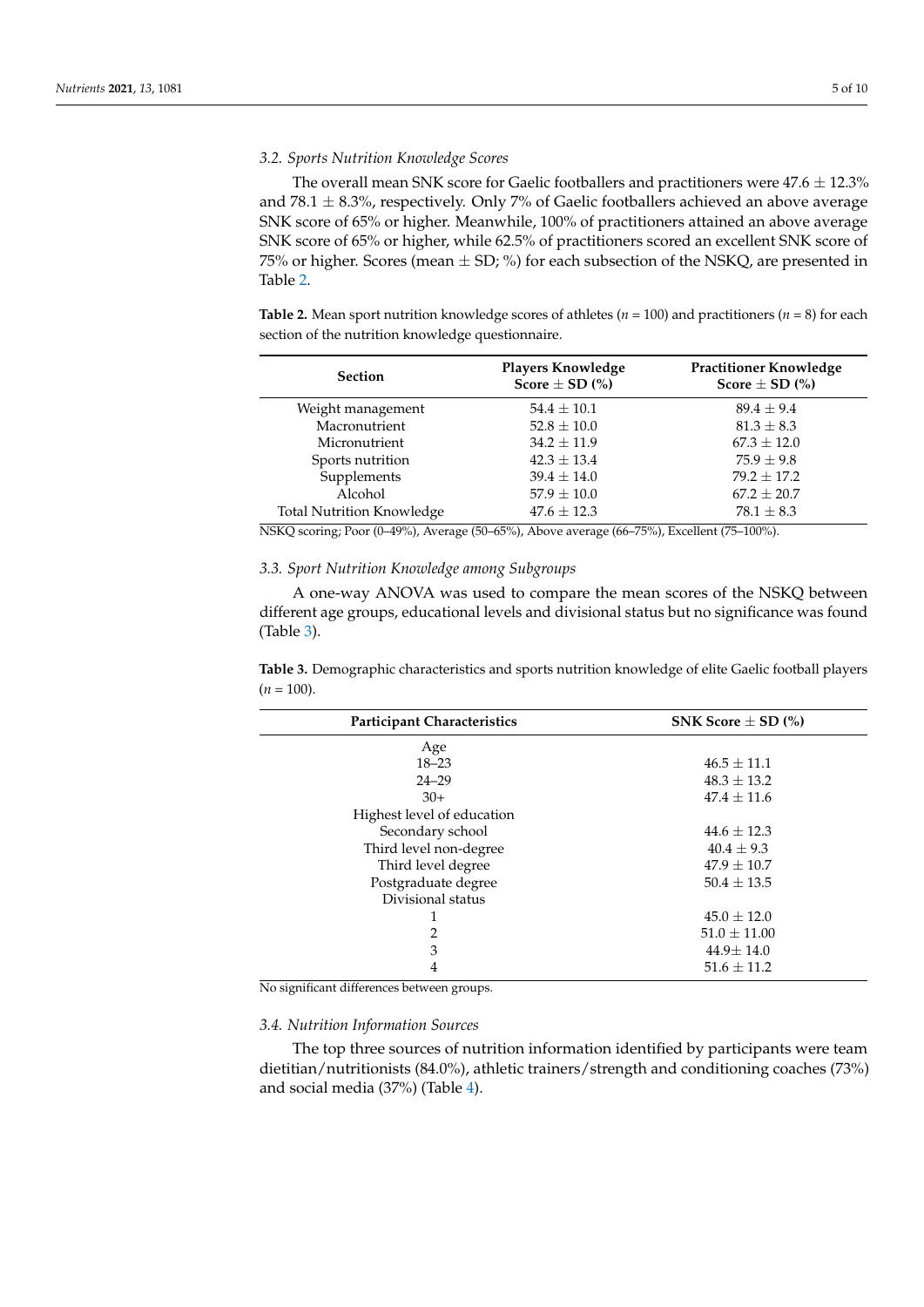| <b>Sources of Information</b>                      | $\%$ |
|----------------------------------------------------|------|
| Academic journal                                   | 12.0 |
| Athletic trainer/strength and conditioning coaches | 73.0 |
| Coach                                              | 28.0 |
| Doctor                                             | 18.0 |
| Internet search                                    | 32.0 |
| Mass media                                         | 13.0 |
| Registered Dietitian/Nutritionists                 | 84.0 |
| Social media                                       | 37.0 |
| Teammates                                          | 34.0 |

<span id="page-6-0"></span>**Table 4.** Participants sources of information.

## **4. Discussion**

The aim of this study was to investigate the SNK among elite male Gaelic football players. The overall SNK of players was poor (47.6%), and this is consistent with previous research on Gaelic games athletes [\[23](#page-9-20)[–27\]](#page-10-2), direct comparison of nutrition knowledge scores between studies can be difficult due to the use of different assessment tools. However, similar knowledge scores were observed for both female and male Gaelic footballers using an abridged version of the same questionnaire [\[23,](#page-9-20)[26\]](#page-10-1), while sub-elite Gaelic footballers reported lower levels of nutrition knowledge using the same question [\[24\]](#page-10-3). The difference between elite and non-elite players could be explained by the fact that the majority of elite players assessed in this study had access to a registered nutritionist/dietitian.

To provide targeted education, sports nutrition professionals working with athletes need an understanding of the athletes' current SNK and gaps in athletes' SNK [\[32\]](#page-10-8). A systematic review assessing nutrition knowledge among athletes reported that common misconceptions include the roles of nutrients and their energy content [\[34\]](#page-10-10). Similar misconceptions were evident in the group of elite Gaelic footballers assessed in this study. Adequate energy intake is an important aspect of sport nutrition for athletes because sufficient energy is needed to protect the immune system, meet the needs of physical activity and enhance adaptation [\[12\]](#page-9-9). Gaelic footballers demonstrated a poor understanding regarding the energy density of macronutrients and effective weight-loss strategies, only 31% of Gaelic footballers in this study could identify that fat was the most energy-dense macronutrient. These misconceptions could help to explain the previous energy deficits observed in elite Gaelic footballers [\[9\]](#page-9-6).

Previously reported CHO intakes of Gaelic football players also fall below team sportspecific recommendations [\[9,](#page-9-6)[13–](#page-9-10)[15\]](#page-9-12). In the present study, Gaelic footballers' scores in the macronutrient section were average (54%); however, there was a lack of knowledge around the main source of energy for the exercising muscle, as protein was mistaken for this role rather than CHO by 31% of participants. This is in line with previous research which also suggests that athletes may have incorrect knowledge about the role of protein within the body [\[35\]](#page-10-11). In addition, 62% of participants seem to believe that CHO is the highest source of energy per gram, which may be a result of the low-CHO diet fads creating the misunderstanding that CHO is the main cause of weight gain [\[36\]](#page-10-12). The majority of Gaelic football players in the present study could accurately select foods that were high in protein, however, they demonstrated a poor understanding regarding CHO content of foods and CHO guidelines.

Athletes require an awareness of evidence-based sports nutrition guidelines to make appropriate dietary decisions, however, guidelines could be difficult for athletes to comprehend and remember [\[32\]](#page-10-8). In line with previous research, Gaelic footballers struggle to identify sports nutrition guidelines and dietary recommendations for CHO [\[32](#page-10-8)[,37\]](#page-10-13). Only 44% of Gaelic footballers could identify that athletes should aim for a CHO intake of 6–10 g⋅kg<sup>-1</sup> each training day to support 1–3 h of moderate to high-intensity exercise. Gaelic footballers demonstrated inadequate knowledge in relation to recommendations for foods to consume before and after competition. Only 50% of Gaelic football players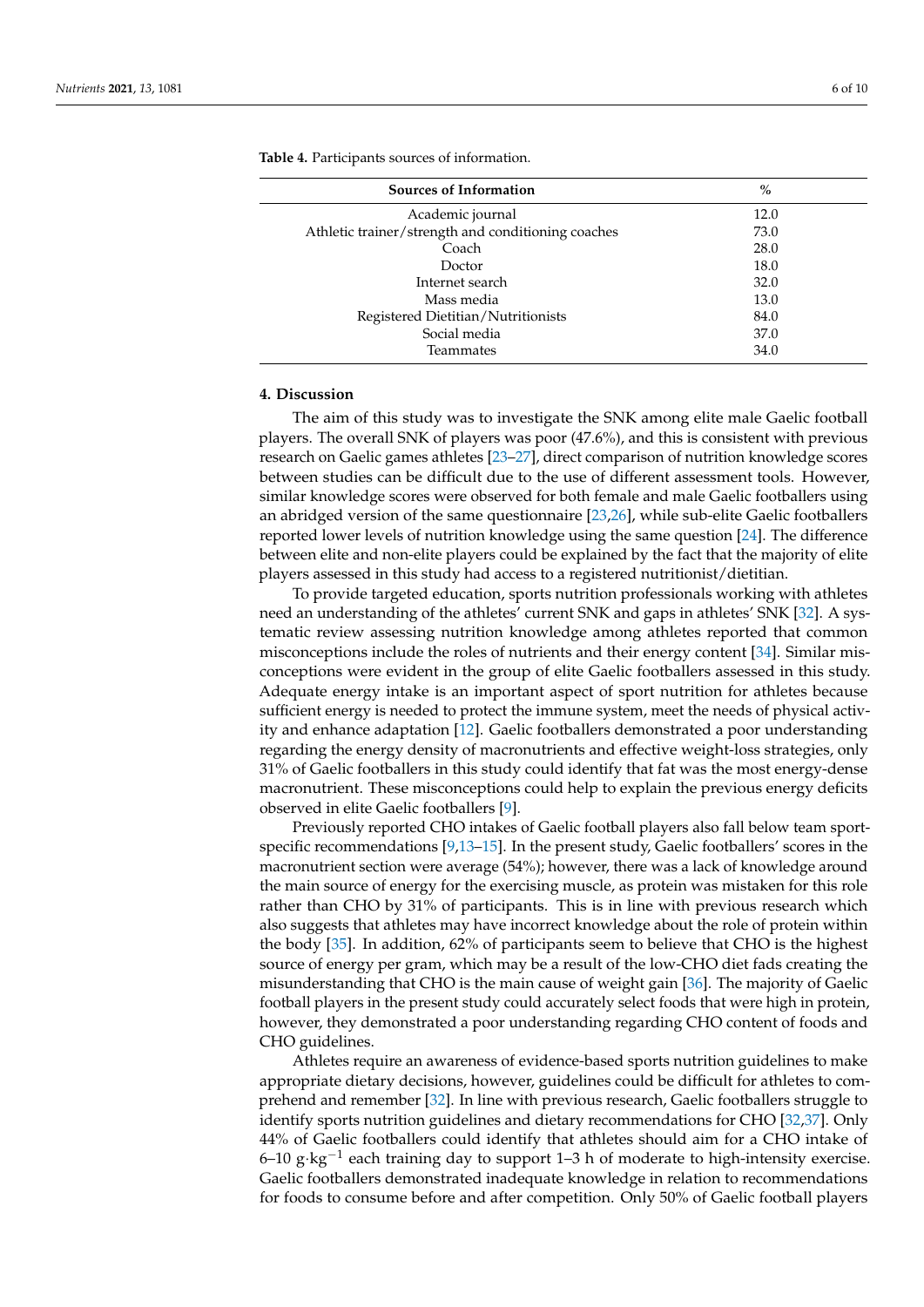could correctly identify that athletes should consume foods that are high in fluid and CHO pre-competition, while only 42% correctly identified that post-exercise nutrition should consist of high CHO and protein foods. Previous research has demonstrated that athletes do not follow sport nutrition guidelines and future research should focus on strategies to help Gaelic footballers remember and follow evidence-based sport nutrition recommendations [\[32](#page-10-8)[,37,](#page-10-13)[38\]](#page-10-14).

A poor level of knowledge regarding nutritional supplements was reported, which is in line with previous research in team sport athletes [\[23,](#page-9-20)[32\]](#page-10-8). Similar to previous research, the functions of supplements were poorly understood [\[23,](#page-9-20)[32\]](#page-10-8). Concerningly, 11% of participants could not identify that nutrition supplements labels may contain false or misleading information, while 33% of participants did not realize that the purity and safety of supplements are not always tested. There is a real risk of inadvertent doping violations via the use of contaminated supplements [\[39\]](#page-10-15). Knowledge regarding nutritional supplements in elite Gaelic footballers could be improved and it is imperative that elite Gaelic footballers are made aware that due to contamination, there is a risk of violating an anti-doping rule associated with nutritional supplements.

Sub-group analysis indicated that there was no difference in nutrition knowledge across age groups, education levels, and divisional status. Previous studies have reported that level of education positively influences nutrition knowledge [\[32\]](#page-10-8); however, our data suggest that higher education level was not associated with better nutrition knowledge. Furthermore, in the current investigation, there were no significant differences in SNK between divisional statuses, which may be associated with the fact that the majority of players involved in the current study had regular access to a sports nutrition practitioner. There was no difference in SNK across age groups; investment in the area of sport nutrition is a relatively new phenomena in Gaelic football, so it is likely that older athletes have only recently been exposed to sports nutrition resources, therefore, do not have the benefit of years of experience in nutrition education.

Nutrition knowledge has a positive impact on dietary behaviours, and therefore it is important to explore the preferred nutrition information sources that Gaelic footballers use. This is the first study to investigate this topic in elite male Gaelic footballers. Gaelic footballers mostly obtained their nutritional information from reputable sources dietitian/nutritionists (84%) and athletic trainers/strength and conditioning coaches (70%), This finding is similar to professional Australian Rules football players who identified club dietitian, club trainer, and internet as their primary sources of nutrition information [\[28](#page-10-4)[,30\]](#page-10-6). However, a large percentage still seek nutrition information from internet searches and social media, this is inadvisable as it can often be unreliable [\[40\]](#page-10-16). The SNK of practitioners working with elite Gaelic football squads was assessed during this study, each practitioner assessed provided nutritional advice to elite players in their squad. Despite, the small sample size, which is an obvious limitation, this is an area of research priority. This study highlights that team dietitians/nutritionists and athletic trainers/strength and conditioning coaches are players preferred sources of nutritional advice. Therefore, it is important that these individuals should be suitably qualified and have high levels of nutrition knowledge. SNK of practitioners assessed in this study was excellent with a mean score of 78.1%. The poor SNK of Gaelic footballers suggests that practitioners need to develop a better method of educating and translating sports nutrition principles to players.

The overall aim of nutrition education is to increase knowledge, support change and maintain appropriate dietary intake [\[19,](#page-9-16)[41\]](#page-10-17). There is very little research on the optimal method to educate athletes, lectures and one-on-one counselling are the most common form of education intervention [\[19,](#page-9-16)[42\]](#page-10-18), but these can be impractical in many cases [\[41,](#page-10-17)[43\]](#page-10-19). Nutritional support is usually offered on a part-time or consultancy basis, even in the professional environment, with limited time with the players [\[29\]](#page-10-5). It is unclear how often Gaelic footballers see the dietitian/nutritionist or how often they received advice. Elite Gaelic football squads normally meet two to five times a week, so time with the players is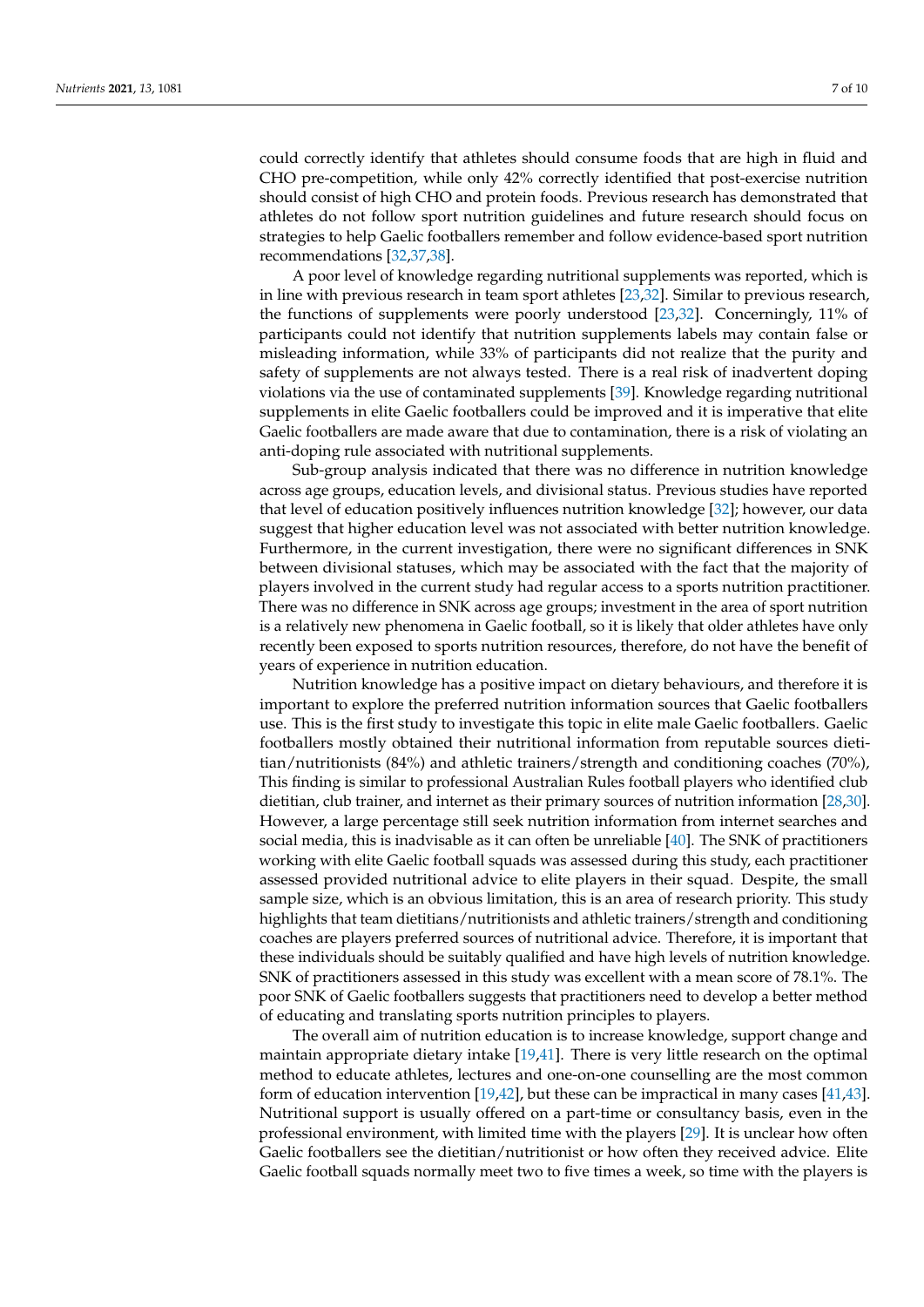limited and greater importance is often placed on time spend with coaches and athletic trainers to work on physical, tactical and technical elements of the game.

Throughout conducting this research (which was part of a broader study on physical demands and nutritional requirements of Gaelic football), and through discussions with players and practitioners, we realized that the inadequate and irregular access to the sport nutritionists, and the limited time that the sports nutritionists spend with players might contribute to the poor SNK. We therefore propose that the practitioners may need to be innovative in their approach to translate evidence-based nutritional advice into practice. Online platforms such as mobile applications (apps) could provide sports nutrition practitioners the opportunity to make nutrition education interventions more time-efficient and successful [\[41](#page-10-17)[,44\]](#page-10-20). Digital health interventions have demonstrated to be successful in enhancing nutrition knowledge and improving individuals' behaviours which resulted in increased vegetable intake in young adults [\[45\]](#page-10-21), and successful weight loss in overweight individuals [\[46\]](#page-10-22). Research suggests that athletes are receptive to a mobile device application as a nutrition resource [\[44\]](#page-10-20). Developing an appropriate nutritional strategy using online resources and mobile apps could help to improve nutritional knowledge and practice of Gaelic footballers. Future research is required to assess alternative education methods and delivery of nutrition information via web-based mobile apps.

The use of smartphone technology is becoming more prevalent and can provide a costeffective method of maintaining better communication between athletes and practitioners especially when time with the athlete is limited [\[44\]](#page-10-20). Dunne et al. (2019) reported that sports nutritionists have adopted social media as part of the service they provide; 89% of the sports nutritionist interviewed used social media in their practice, with WhatsApp being the most frequently used. Social media platforms can facilitate mobile and visual learning, allowing communication with athletes across various environments and times of day to influence desired behaviors [\[44\]](#page-10-20). Athletes now want smaller more succinct levels of communication and content, therefore practitioners' online delivery should be clear and concise, to effectively engage and influence the athlete [\[44\]](#page-10-20). Individuals are over six times more likely to retain information from an infographic compared to text alone, therefore, when possible practitioners should use visuals rather than text to increase engagement from athletes [\[44\]](#page-10-20). Sports nutritionists would benefit from incorporating online platforms and digital resource development as part of their service provision.

A limitation of this study is the low response rate of practitioners—18 were contacted, and only 8 agreed to participate and forward the questionnaire onto their squad of players. Furthermore, only 100 participants who started the questionnaire completed it. This may be due to the time-consuming nature of this particular questionnaire—it takes approximately 20 min to complete—or participants may have discontinued due to a perceived lack of knowledge. This could suggest that the cohort that completed the questionnaire are not representative of the wider population, but only a subsection with an interest in nutrition.

#### **5. Conclusions**

The results show that SNK among elite Gaelic footballers is poor. Practitioners working with Gaelic footballers should assess their understanding of evidence-based sport nutrition recommendations, so targeted education can be provided. It appears Gaelic footballers require nutrition education targeting energy and CHO requirements to improve dietary practices. Innovative education strategies need to be explored so improvements in knowledge can be made and translated to practice. Online platforms can be used to overcome physical and temporal barriers, and provide an inexpensive method to increase interaction, provide support and deliver information.

**Author Contributions:** Conceptualization, L.O. and F.A.; methodology, L.O., K.C. and F.A.; formal analysis, L.O.; investigation, L.O.; writing—original draft preparation, L.O.; writing—review and editing, L.O., K.C. and F.A.; supervision, F.A. and K.C.; project administration, L.O.; funding acquisition, F.A. All authors have read and agreed to the published version of the manuscript.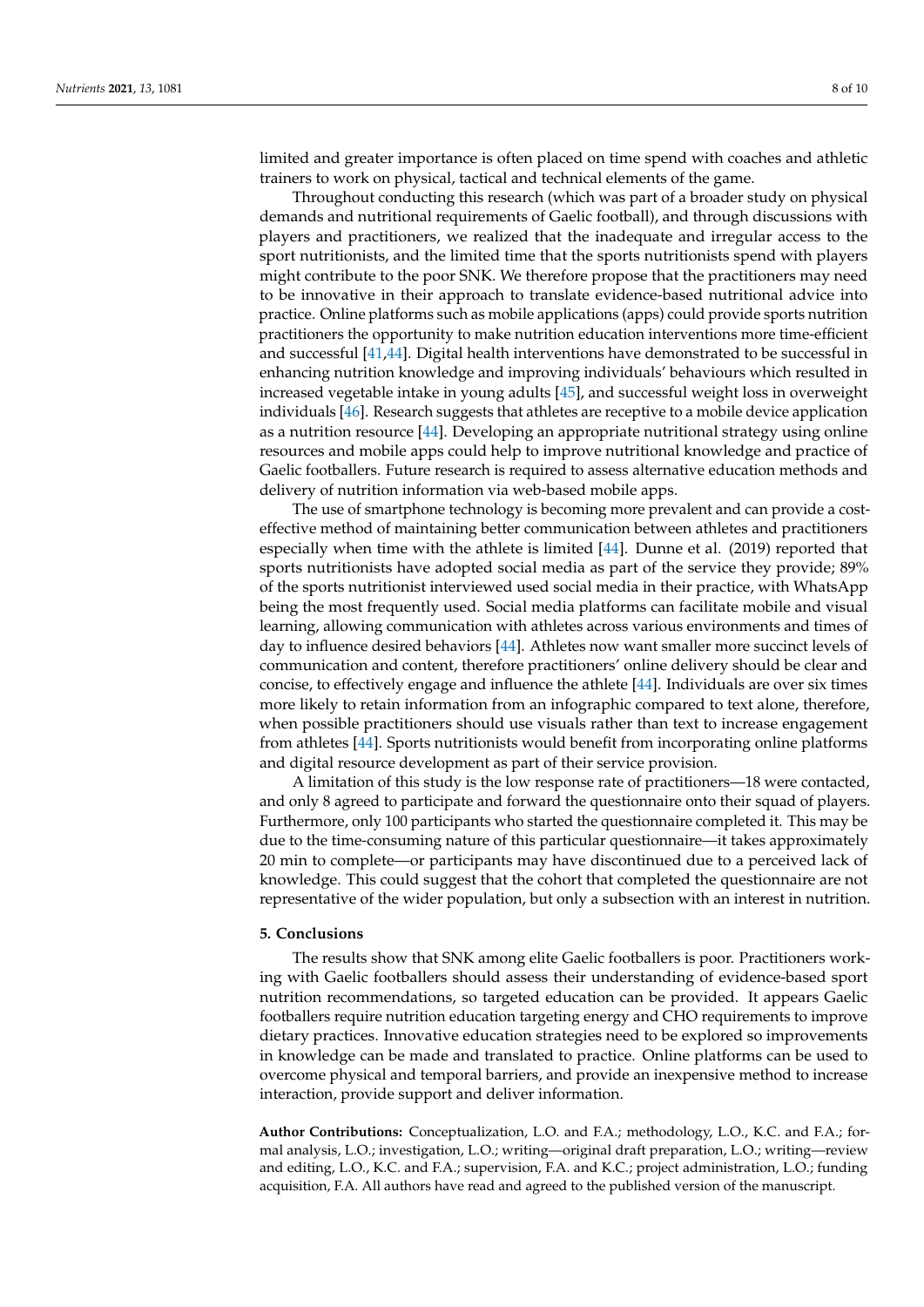**Funding:** This research was funded by Liverpool Hope University, Vice Chancellor Scholarship and Internal research grant from the Faculty of Science, Liverpool Hope University.

**Institutional Review Board Statement:** The study was conducted according to the guidelines of the Declaration of Helsinki, and approved by the Institutional Ethics Committee of Liverpool Hope University.

**Informed Consent Statement:** Informed consent was obtained from all subjects involved in the study.

**Data Availability Statement:** The data presented in this study are available on request from the corresponding author.

**Conflicts of Interest:** The authors declare no conflict of interest.

#### **References**

- <span id="page-9-0"></span>1. Reilly, T.; Doran, D. Science and Gaelic Football: A Review. *J. Sports Sci.* **2001**, *19*, 181–193. [\[CrossRef\]](http://doi.org/10.1080/026404101750095330) [\[PubMed\]](http://www.ncbi.nlm.nih.gov/pubmed/11256823)
- <span id="page-9-1"></span>2. Malone, S.; Solan, B.; Collins, K.D.; Doran, D.A. Positional Match Running Performance in Elite Gaelic Football. *J. Strength Cond. Res.* **2016**, *30*, 2292–2298. [\[CrossRef\]](http://doi.org/10.1519/JSC.0000000000001309) [\[PubMed\]](http://www.ncbi.nlm.nih.gov/pubmed/26694505)
- 3. Malone, S.; Solan, B.; Collins, K. The Running Performance Profile of Elite Gaelic Football Match-Play. *J. Strength Cond. Res.* **2017**, *31*, 30–36. [\[CrossRef\]](http://doi.org/10.1519/JSC.0000000000001477) [\[PubMed\]](http://www.ncbi.nlm.nih.gov/pubmed/27191694)
- 4. Malone, S.; Solan, B.; Collins, K.; Doran, D. The Metabolic Power and Energetic Demands of Elite Gaelic Football Match Play. *J. Sports Med. Phys. Fit.* **2017**, *57*, 543–549. [\[CrossRef\]](http://doi.org/10.23736/S0022-4707.16.06233-2)
- <span id="page-9-2"></span>5. McGahan, J.H.; Mangan, S.; Collins, K.; Burns, C.; Gabbett, T.; O'Neill, C. Match-Play Running Demands and Technical Performance Among Elite Gaelic Footballers: Does Divisional Status Count? *J. Strength Cond. Res.* **2021**, *35*, 169–175. [\[CrossRef\]](http://doi.org/10.1519/JSC.0000000000002450) [\[PubMed\]](http://www.ncbi.nlm.nih.gov/pubmed/29373435)
- <span id="page-9-3"></span>6. McIntyre, M. A Comparison of the Physiological Profiles of Elite Gaelic Footballers, Hurlers, and Soccer Players. *Br. J. Sports Med.* **2005**, *39*, 437–439. [\[CrossRef\]](http://doi.org/10.1136/bjsm.2004.013631)
- <span id="page-9-4"></span>7. Malone, S.; Roe, M.; Doran, D.A.; Gabbett, T.J.; Collins, K. High Chronic Training Loads and Exposure to Bouts of Maximal Velocity Running Reduce Injury Risk in Elite Gaelic Football. *J. Sci. Med. Sport* **2017**, *20*, 250–254. [\[CrossRef\]](http://doi.org/10.1016/j.jsams.2016.08.005)
- <span id="page-9-5"></span>8. Beasley, K.J. Nutrition and Gaelic Football: Review, Recommendations, and Future Considerations. *Int. J. Sport Nutr. Exerc. Metab.* **2015**, *25*, 1–13. [\[CrossRef\]](http://doi.org/10.1123/ijsnem.2013-0214)
- <span id="page-9-6"></span>9. O'Brien, L.; Collins, K.; Doran, D.; Khaiyat, O.; Amirabdollahian, F. Dietary Intake and Energy Expenditure Assessed during a Pre-Season Period in Elite Gaelic Football Players. *Sports* **2019**, *7*, 62. [\[CrossRef\]](http://doi.org/10.3390/sports7030062)
- <span id="page-9-7"></span>10. Burke, L.M.; Hawley, J.A.; Wong, S.H.S.; Jeukendrup, A.E. Carbohydrates for Training and Competition. *J. Sports Sci.* **2011**, *29* (Suppl. 1), S17–S27. [\[CrossRef\]](http://doi.org/10.1080/02640414.2011.585473)
- <span id="page-9-8"></span>11. Daly, L.S.; Catháin, C.Ó.; Kelly, D.T. Gaelic Football Match-Play: Performance Attenuation and Timeline of Recovery. *Sports* **2020**, *8*, 166. [\[CrossRef\]](http://doi.org/10.3390/sports8120166)
- <span id="page-9-9"></span>12. Thomas, D.T.; Erdman, K.A.; Burke, L.M. American College of Sports Medicine Joint Position Statement. Nutrition and Athletic Performance. *Med. Sci. Sports Exerc.* **2016**, *48*, 543–568. [\[CrossRef\]](http://doi.org/10.1249/MSS.0000000000000852) [\[PubMed\]](http://www.ncbi.nlm.nih.gov/pubmed/26891166)
- <span id="page-9-10"></span>13. Reeves, S.; Collins, K. The Nutritional and Anthropometric Status of Gaelic Football Players. *Int. J. Sport Nutr. Exerc. Metab.* **2003**, *13*, 539–548. [\[CrossRef\]](http://doi.org/10.1123/ijsnem.13.4.539)
- <span id="page-9-11"></span>14. Cassidy, C.; Collins, K.; Shortall, M. The Precompetition Macronutrient Intake of Elite Gaelic Football Players. *Int. J. Sport Nutr. Exerc. Metab.* **2018**, *28*, 574–579. [\[CrossRef\]](http://doi.org/10.1123/ijsnem.2017-0292) [\[PubMed\]](http://www.ncbi.nlm.nih.gov/pubmed/29405786)
- <span id="page-9-12"></span>15. Catháin, Ó.C.; Fleming, J.; Renard, M.; Kelly, D. Dietary Intake of Gaelic Football Players during Game Preparation and Recovery. *Sports* **2020**, *8*, 62. [\[CrossRef\]](http://doi.org/10.3390/sports8050062) [\[PubMed\]](http://www.ncbi.nlm.nih.gov/pubmed/32429175)
- <span id="page-9-13"></span>16. Beck, K.L.; Thomson, J.S.; Swift, R.J.; von Hurst, P.R. Role of Nutrition in Performance Enhancement and Postexercise Recovery. *Open Access J. Sports Med.* **2015**, *6*, 259–267. [\[CrossRef\]](http://doi.org/10.2147/OAJSM.S33605)
- <span id="page-9-14"></span>17. Heaney, S.E.; O'Connor, H.; Naughton, G.; Gifford, J. Towards an Understanding of the Barriers to Good Nutrition for Elite Athletes. *Int. J. Sports Sci. Coach.* **2008**. [\[CrossRef\]](http://doi.org/10.1260/174795408786238542)
- <span id="page-9-15"></span>18. Birkenhead, K.L.; Slater, G. A Review of Factors Influencing Athletes' Food Choices. *Sports Med.* **2015**, *45*, 1511–1522. [\[CrossRef\]](http://doi.org/10.1007/s40279-015-0372-1)
- <span id="page-9-16"></span>19. Tam, R.; Beck, K.L.; Manore, M.M.; Gifford, J.; Flood, V.M.; O'Connor, H. Effectiveness of Education Interventions Designed to Improve Nutrition Knowledge in Athletes: A Systematic Review. *Sports Med.* **2019**, *49*, 1769–1786. [\[CrossRef\]](http://doi.org/10.1007/s40279-019-01157-y)
- <span id="page-9-17"></span>20. Valliant, M.W.; Pittman Emplaincourt, H.; Wenzel, R.K.; Garner, B.H. Nutrition Education by a Registered Dietitian Improves Dietary Intake and Nutrition Knowledge of a NCAA Female Volleyball Team. *Nutrients* **2012**, *4*, 506–516. [\[CrossRef\]](http://doi.org/10.3390/nu4060506)
- <span id="page-9-18"></span>21. Rossi, F.E.; Landreth, A.; Beam, S.; Jones, T.; Norton, L.; Cholewa, J.M. The Effects of a Sports Nutrition Education Intervention on Nutritional Status, Sport Nutrition Knowledge, Body Composition, and Performance during Off Season Training in NCAA Division I Baseball Players. *J. Sports Sci. Med.* **2017**, *16*, 60–68.
- <span id="page-9-19"></span>22. Alaunyte, I.; Perry, J.L.; Aubrey, T. Nutritional Knowledge and Eating Habits of Professional Rugby League Players: Does Knowledge Translate into Practice? *J. Int. Soc. Sports Nutr.* **2015**, *12*, 18. [\[CrossRef\]](http://doi.org/10.1186/s12970-015-0082-y)
- <span id="page-9-20"></span>23. Magee, P.J.; Gallagher, A.M.; McCormack, J.M. High Prevalence of Dehydration and Inadequate Nutritional Knowledge Among University and Club Level Athletes. *Int. J. Sport Nutr. Exerc. Metab.* **2017**, *27*, 158–168. [\[CrossRef\]](http://doi.org/10.1123/ijsnem.2016-0053)